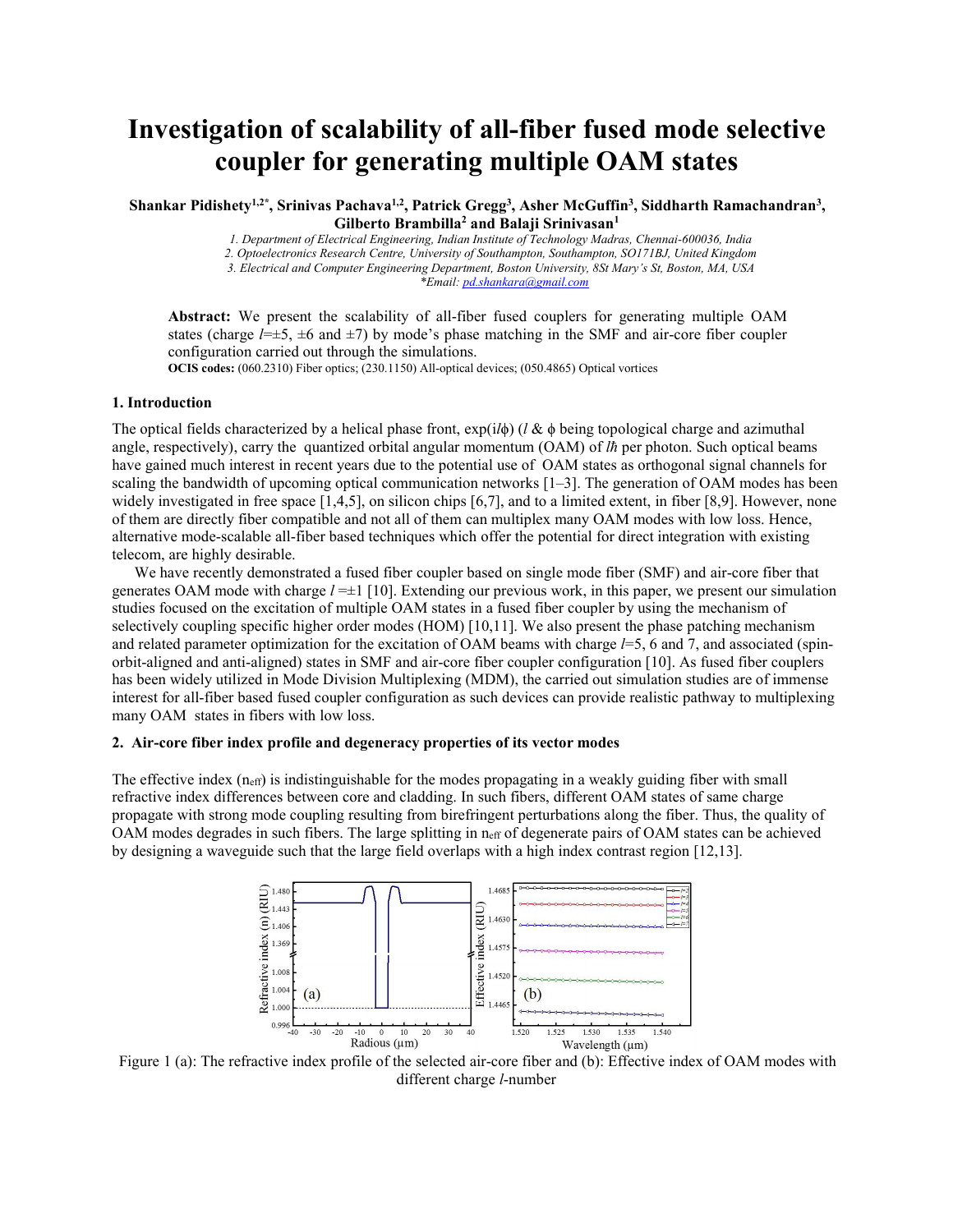The index profile of such specially designed air-core fiber is shown in Fig. 1. (a). The selected fiber has an air-core radius of 3 µm and an annular guiding region with outer radius of 8.25 µm and an index difference of 0.035 with respect to the adjacent silica cladding [14]. This fiber is suitable for stable propagation of different OAM states as its design mimics the field structure of OAM modes in fiber. In addition the ring thickness has been chosen to restrict guidance to primarily the m=1 radial order. The high index contrast and the annular ring guiding structure enable propagation of its vector modes with high effective index separation (Fig. 1. (b): in the order of 10<sup>-4</sup>), as shown in Fig. 1. (b), since the degeneracy between the spin-orbit aligned (spin and orbital angular momentum of the same handedness) and anti-aligned (opposite handedness) states is removed [12,13], their selective excitation and stable propagation are possible.

The effective index or propagation constant of the  $LP_{01}$  mode in the SMF is different from that of OAM modes in the air-core fiber. Thus, in order to efficiently couple light from LP<sub>01</sub> mode in the SMF to targeted OAM state in the air-core fiber, it is essential that both modes have the same  $n_{\text{eff}}$ . In addition, since the different modes in the fiber have a different overlap with the core, the diameter of the SMF fiber should be manipulated to match  $n_{\text{eff}}$  of the targeted modes. Such phase matching can be achieved by pre-tapering the SMF until the value of the  $n_{\text{eff}}$  of the LP $_{01}$ in the SMF equals to that of the desired OAM mode in the air-core fiber, as discussed below.

### **3. Phase matching of modes and excitation of multiple OAM states**

As shown in Fig. 2 (a), the effective index difference ( $\Delta n_{eff}$ ) between the degenerate modes increases as the charge *l*-number of OAM mode increases for selected air-core fiber. As the  $\Delta n_{\text{eff}}$  is relatively large for the  $l = \pm 5, \pm 6$  and  $\pm 7$ , the phase matching condition has been studied to find out pre-taper diameters of SMF for selectively exciting these sates in SMF-air core fiber coupler. The corresponding aligned  $(V^{\pm}{}_{l,m})$  and anti-aligned  $(W^{\pm}{}_{l,m})$  OAM states can be represented as [14],

$$
V_{l,m}^{\pm} = HE_{l+1,m}^{e} \pm iHE_{l+1,m}^o = \hat{\sigma}^{\pm}F_{l,m}(r)e^{\pm il\varphi}e^{ik_{z,HE}.z}
$$
  
\n
$$
W_{l,m}^{\pm} = EH_{l-1,m}^{e} \mp iEH_{l-1,m}^o = \hat{\sigma}^{\pm}F_{l,m}(r)e^{\mp il\varphi}e^{ik_{z,EH}.z}
$$
\n(1)

where, m-radial mode number,  $\sigma^{\pm}$ -left and right circular polarizations and  $F_{l,m}$  is the electric field envelope of modes. The phase matching condition was studied at 1530nm using COMSOL Multiphysics® eigenmode solver as shown in Fig. 2 (b). A three-layer system consisting of the coupler cores, cladding and air regions was considered in our simulations as the guided mode in the core-cladding interface could still be affected by the mode guidance in the cladding and the surrounding environment at the smaller tapering diameters [10,11].



Figure 2 (a): The difference of effective index  $(\Delta n_{\text{eff}})$  of different OAM states in the selected air-core fiber and (b): Phase matching plot: n<sub>eff</sub> of the LP<sub>01</sub> mode in the SMF and that of the  $l = \pm 5, \pm 6$  and  $\pm 7$  modes in the air-core fiber are mapped as a function of fiber's diameter.

In Fig 2 (b),  $n_{\text{eff}}$  of the LP<sub>01</sub> mode in the SMF and that of the  $l = \pm 5, \pm 6$  and  $\pm 7$  modes in the air-core fiber are mapped as a function of fiber's diameter (d) in order to determine the ratio of fiber diameters needed to achieve the phase matching between the selected modes [10,11,15]. The different OAM states are identified based on their polarization structure and using eq. (1) & (2) [14]. It can be seen that the LP<sub>01</sub> in the SMF has n<sub>eff</sub>=1.3355 at the diameter of  $d_{\text{SMF}}$ ~1.80 µm, and the  $l = \pm 5$ ,  $\pm 6$  and  $\pm 7$  in the air-core fiber shows the same n<sub>eff</sub> at corresponding